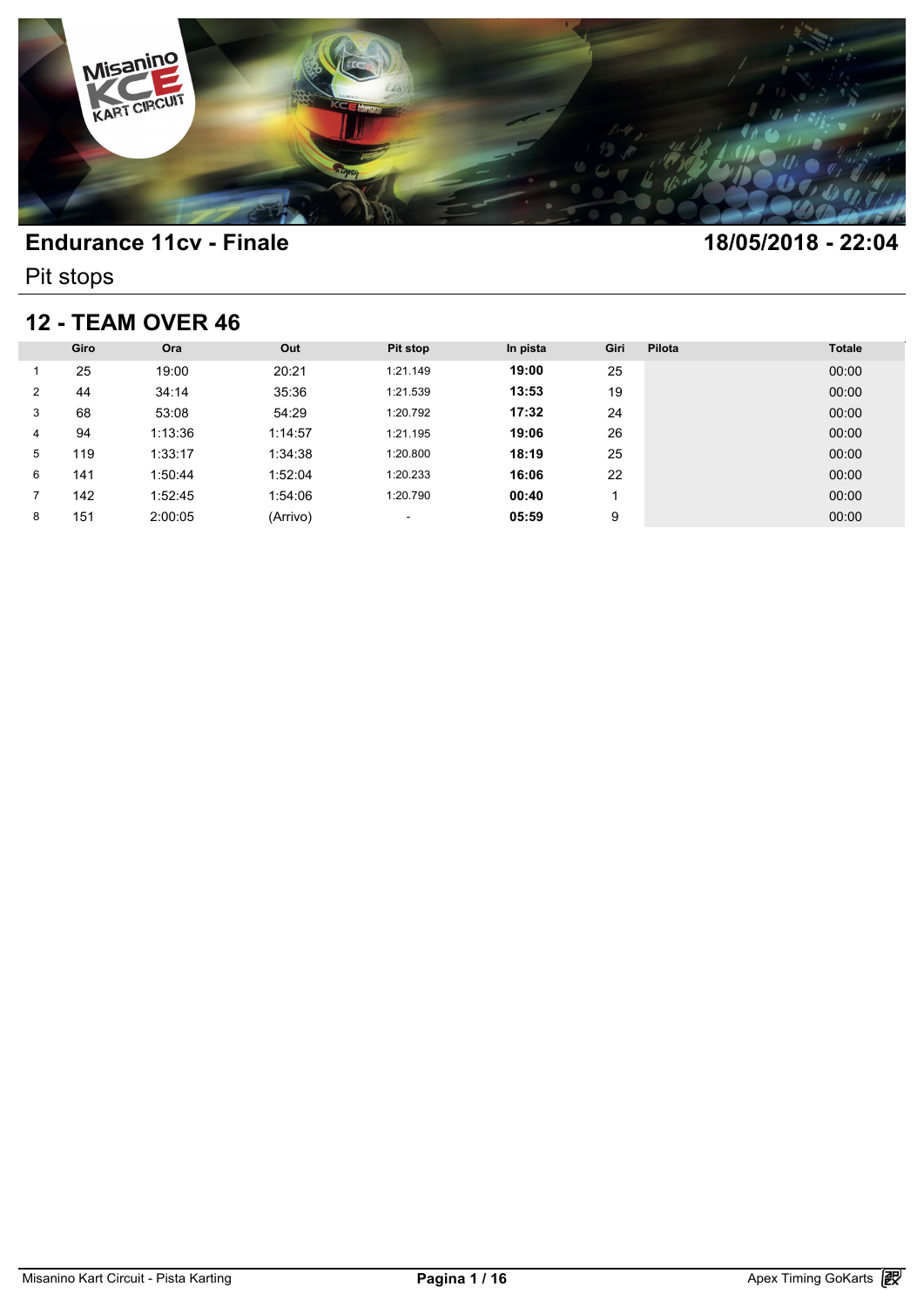

Pit stops

## **8 - CAKI TEAM**

| 8 - CAKI TEAM |      |         |          |                          |          |      |        |               |  |
|---------------|------|---------|----------|--------------------------|----------|------|--------|---------------|--|
|               | Giro | Ora     | Out      | Pit stop                 | In pista | Giri | Pilota | <b>Totale</b> |  |
|               | 13   | 10:21   | 11:42    | 1:20.762                 | 10:21    | 13   |        | 00:00         |  |
| 2             | 39   | 30:47   | 32:08    | 1:20.829                 | 19:05    | 26   |        | 00:00         |  |
| 3             | 65   | 51:19   | 52:40    | 1:20.848                 | 19:11    | 26   |        | 00:00         |  |
| 4             | 91   | 1:11:47 | 1:13:07  | 1:20.219                 | 19:06    | 26   |        | 00:00         |  |
| 5             | 97   | 1:17:30 | 1:18:51  | 1:21.341                 | 04:22    | 6    |        | 00:00         |  |
| 6             | 110  | 1:28:25 | 1:29:45  | 1:20.520                 | 09:33    | 13   |        | 00:00         |  |
| 7             | 129  | 1:43:41 | 1:45:02  | 1:20.455                 | 13:56    | 19   |        | 00:00         |  |
| 8             | 151  | 2:00:32 | (Arrivo) | $\overline{\phantom{a}}$ | 15:30    | 22   |        | 00:00         |  |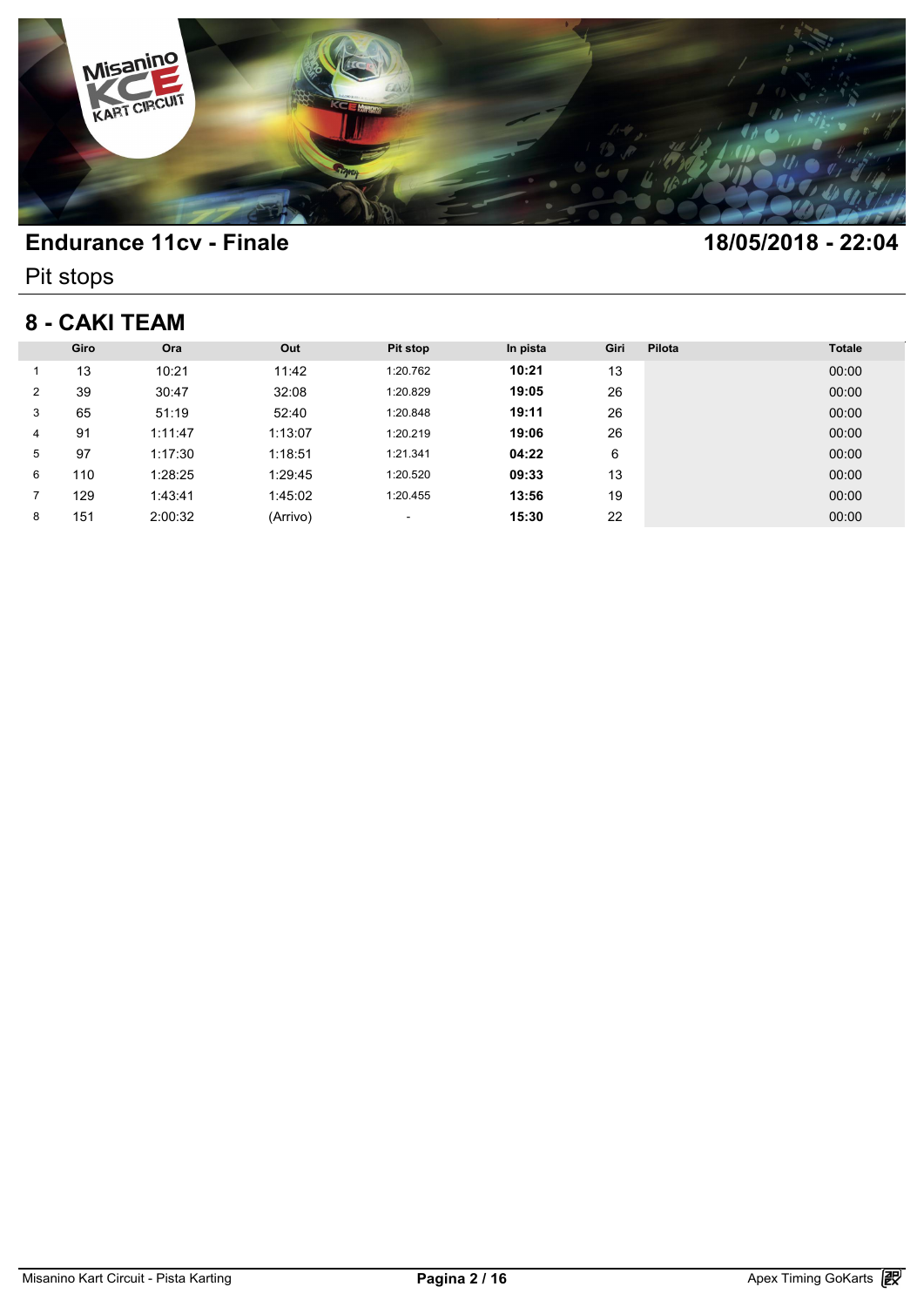

Pit stops

### **16 - POMPOSA DREAM TEAM**

| <b>16 - POMPOSA DREAM TEAM</b> |      |         |          |                          |          |      |        |               |  |  |
|--------------------------------|------|---------|----------|--------------------------|----------|------|--------|---------------|--|--|
|                                | Giro | Ora     | Out      | Pit stop                 | In pista | Giri | Pilota | <b>Totale</b> |  |  |
|                                | 25   | 19:07   | 20:29    | 1:22.451                 | 19:07    | 25   |        | 00:00         |  |  |
| 2                              | 26   | 21:10   | 22:32    | 1:21.797                 | 00:40    |      |        | 00:00         |  |  |
| 3                              | 53   | 42:19   | 43:41    | 1:22.283                 | 19:47    | 27   |        | 00:00         |  |  |
| 4                              | 75   | 59:54   | 1:01:26  | 1:32.134                 | 16:12    | 22   |        | 00:00         |  |  |
| 5                              | 101  | 1:20:30 | 1:21:53  | 1:23.495                 | 19:03    | 26   |        | 00:00         |  |  |
| 6                              | 126  | 1:40:18 | 1:41:39  | 1:21.932                 | 18:24    | 25   |        | 00:00         |  |  |
|                                | 127  | 1:42:20 | 1:43:41  | 1:21.268                 | 00:40    |      |        | 00:00         |  |  |
| 8                              | 151  | 2:00:37 | (Arrivo) | $\overline{\phantom{a}}$ | 16:55    | 24   |        | 00:00         |  |  |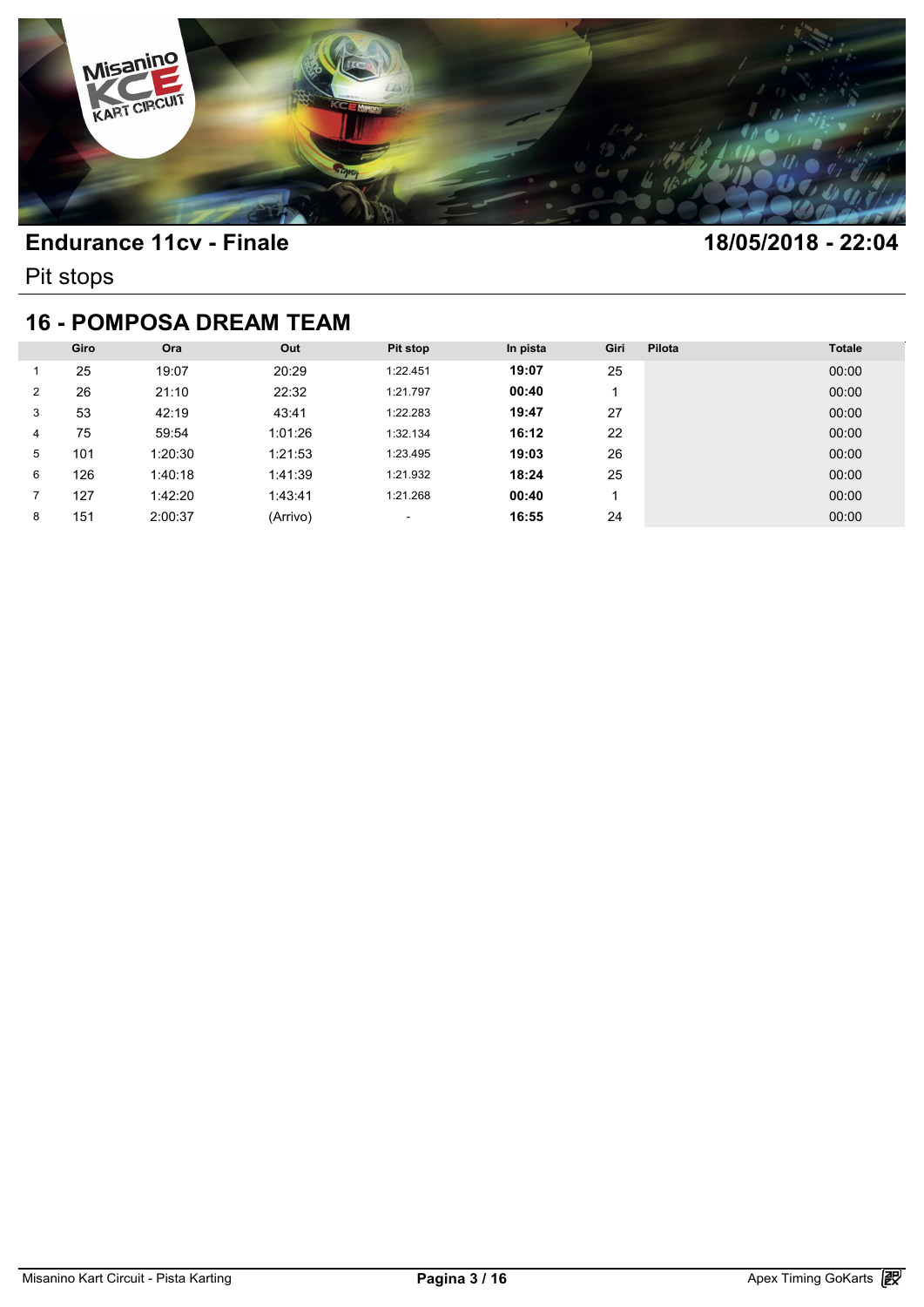

Pit stops

### **1 - ERRANI TEAM**

| 1 - ERRANI TEAM |      |         |          |          |          |      |        |               |  |
|-----------------|------|---------|----------|----------|----------|------|--------|---------------|--|
|                 | Giro | Ora     | Out      | Pit stop | In pista | Giri | Pilota | <b>Totale</b> |  |
|                 | 24   | 19:05   | 20:27    | 1:22.309 | 19:05    | 24   |        | 00:00         |  |
| $\overline{2}$  | 49   | 38:51   | 40:13    | 1:22.179 | 18:23    | 25   |        | 00:00         |  |
| 3               | 75   | 59:12   | 1:00:35  | 1:22.124 | 18:59    | 26   |        | 00:00         |  |
| 4               | 84   | 1:07:15 | 1:08:36  | 1:21.403 | 06:40    | 9    |        | 00:00         |  |
| 5               | 87   | 1:10:47 | 1:12:08  | 1:21.390 | 02:10    | 3    |        | 00:00         |  |
| 6               | 98   | 1:20:20 | 1:21:42  | 1:21.775 | 08:11    | 11   |        | 00:00         |  |
|                 | 125  | 1:41:26 | 1:42:47  | 1:21.451 | 19:44    | 27   |        | 00:00         |  |
| 8               | 150  | 2:00:42 | (Arrivo) | ٠        | 17:54    | 25   |        | 00:00         |  |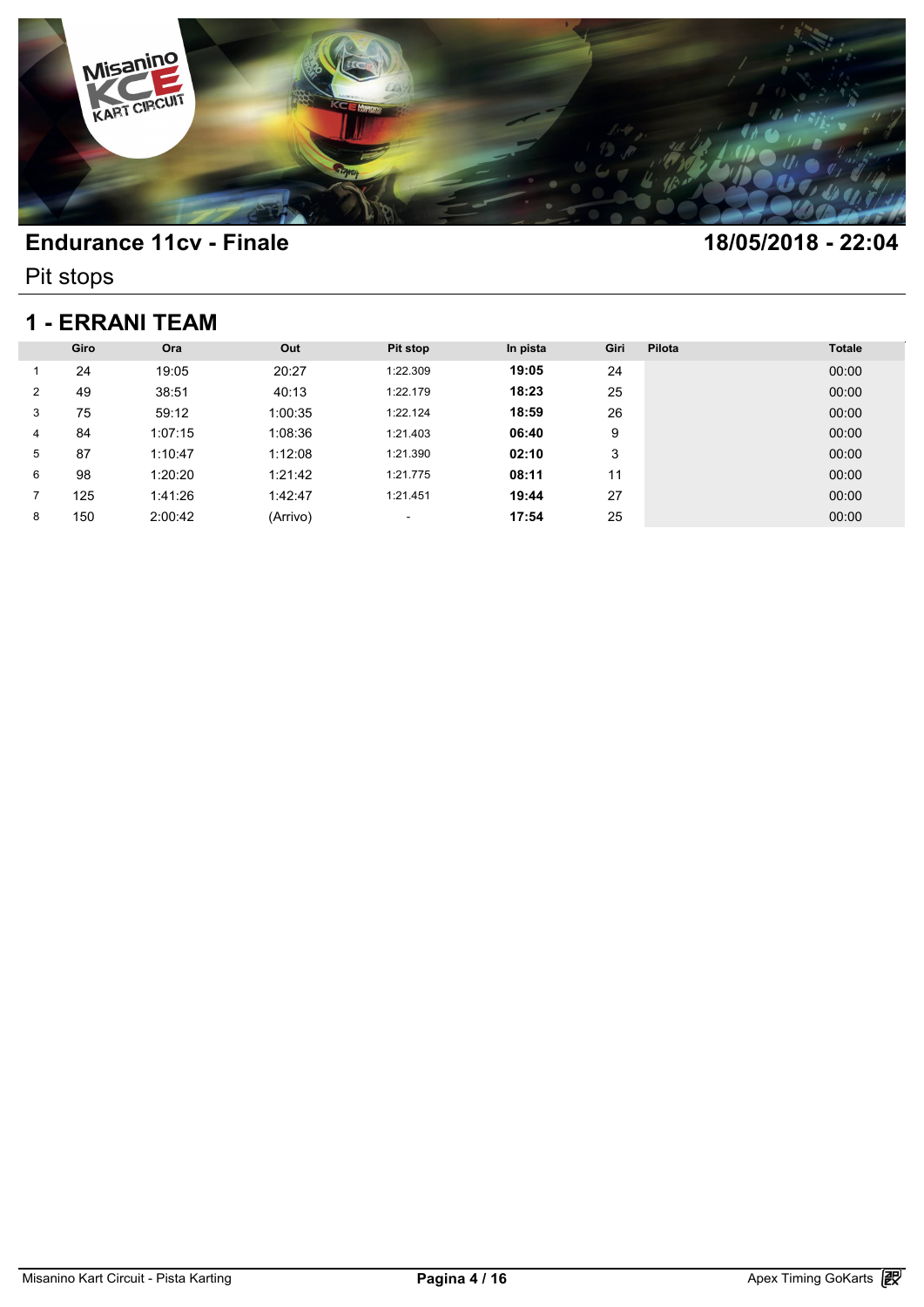

Pit stops

# **10 - ROSE'S**

| <b>10 - ROSE'S</b> |      |         |          |          |          |                |        |               |  |
|--------------------|------|---------|----------|----------|----------|----------------|--------|---------------|--|
|                    | Giro | Ora     | Out      | Pit stop | In pista | Giri           | Pilota | <b>Totale</b> |  |
|                    | ⇁    | 05:58   | 07:19    | 1:21.566 | 05:58    | $\overline{7}$ |        | 00:00         |  |
| $\overline{2}$     | 24   | 20:04   | 21:24    | 1:20.533 | 12:44    | 17             |        | 00:00         |  |
| 3                  | 49   | 39:51   | 41:11    | 1:20.806 | 18:26    | 25             |        | 00:00         |  |
| 4                  | 74   | 59:38   | 1:00:59  | 1:20.796 | 18:26    | 25             |        | 00:00         |  |
| 5                  | 99   | 1:19:32 | 1:20:53  | 1:20.763 | 18:33    | 25             |        | 00:00         |  |
| 6                  | 124  | 1:39:23 | 1:40:44  | 1:20.418 | 18:30    | 25             |        | 00:00         |  |
|                    | 141  | 1:53:10 | 1:54:31  | 1:20.290 | 12:26    | 17             |        | 00:00         |  |
| 8                  | 150  | 2:00:30 | (Arrivo) | ٠        | 05:59    | 9              |        | 00:00         |  |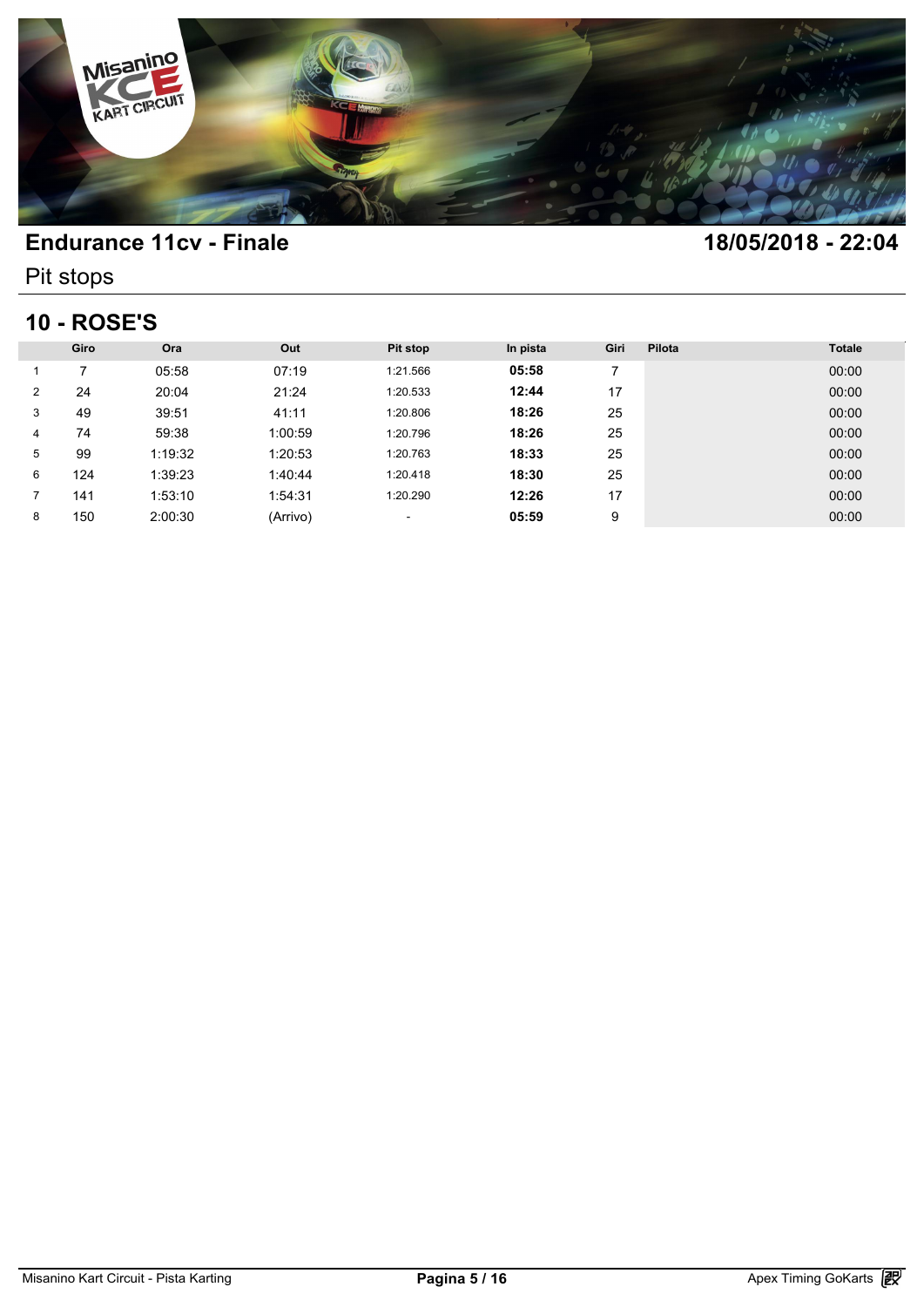

Pit stops

## **13 - WTF CORSE**

| 13 - WTF CORSE |      |         |          |                          |          |      |        |               |  |
|----------------|------|---------|----------|--------------------------|----------|------|--------|---------------|--|
|                | Giro | Ora     | Out      | Pit stop                 | In pista | Giri | Pilota | <b>Totale</b> |  |
|                | 22   | 17:02   | 18:25    | 1:23.094                 | 17:02    | 22   |        | 00:00         |  |
| $\overline{2}$ | 40   | 31:47   | 33:09    | 1:22.004                 | 13:21    | 18   |        | 00:00         |  |
| 3              | 60   | 48:06   | 49:27    | 1:21.112                 | 14:56    | 20   |        | 00:00         |  |
| 4              | 83   | 1:06:27 | 1:07:48  | 1:21.243                 | 17:00    | 23   |        | 00:00         |  |
| 5              | 108  | 1:26:13 | 1:27:34  | 1:21.347                 | 18:24    | 25   |        | 00:00         |  |
| 6              | 130  | 1:43:48 | 1:45:09  | 1:20.759                 | 16:14    | 22   |        | 00:00         |  |
| 7              | 141  | 1:53:10 | 1:54:31  | 1:20.962                 | 08:01    | 11   |        | 00:00         |  |
| 8              | 150  | 2:00:31 | (Arrivo) | $\overline{\phantom{a}}$ | 06:00    | 9    |        | 00:00         |  |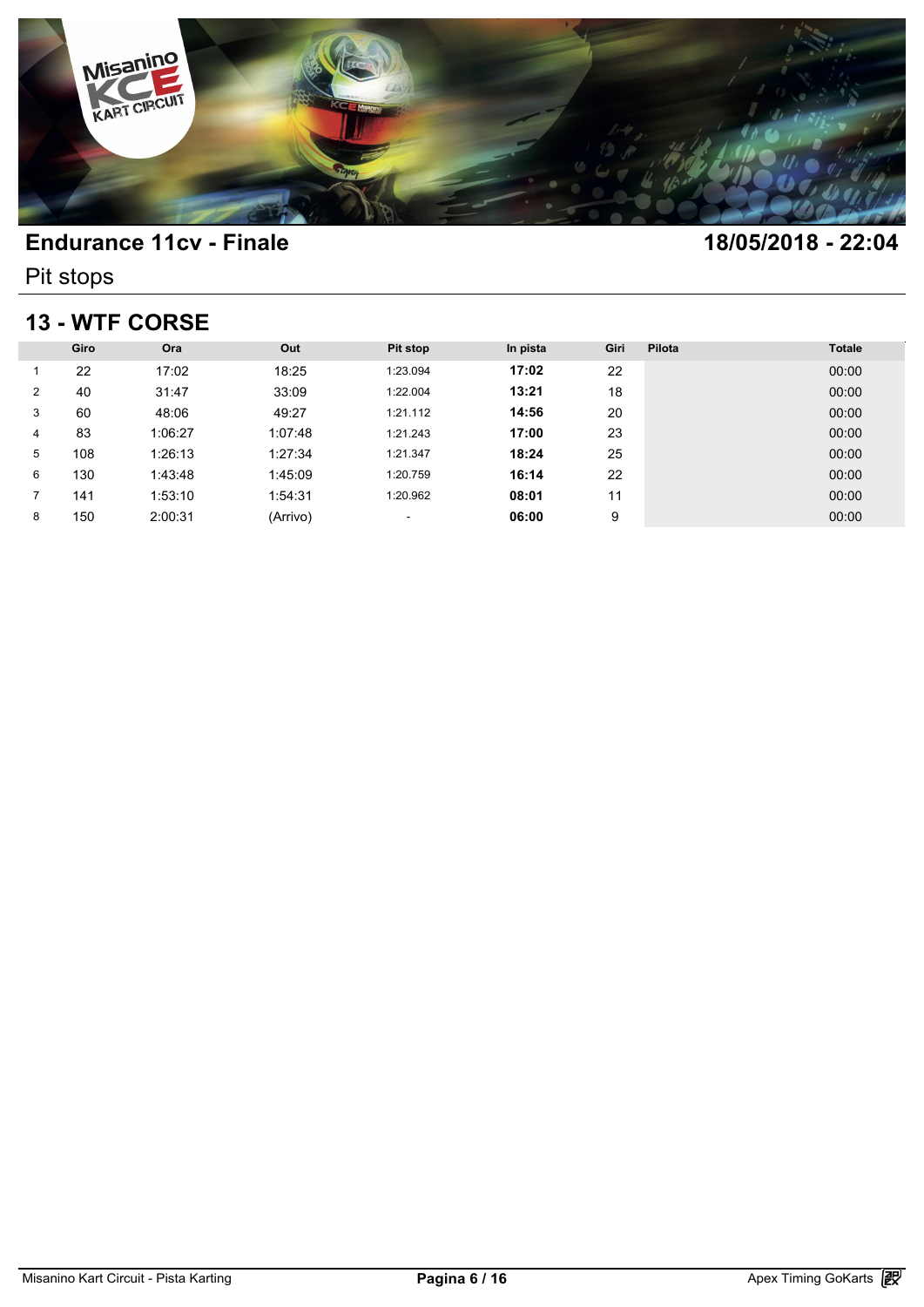

Pit stops

## **11 - CKC DAD & SON**

| <b>11 - CKC DAD &amp; SON</b> |      |         |          |                          |          |      |        |               |  |
|-------------------------------|------|---------|----------|--------------------------|----------|------|--------|---------------|--|
|                               | Giro | Ora     | Out      | <b>Pit stop</b>          | In pista | Giri | Pilota | <b>Totale</b> |  |
|                               | 25   | 19:13   | 22:16    | 3:02.319                 | 19:13    | 25   |        | 00:00         |  |
| 2                             | 49   | 39:54   | 41:14    | 1:19.557                 | 17:38    | 24   |        | 00:00         |  |
| 3                             | 76   | 1:01:07 | 1:02:38  | 1:31.176                 | 19:52    | 27   |        | 00:00         |  |
| 4                             | 101  | 1:21:02 | 1:22:23  | 1:20.645                 | 18:24    | 25   |        | 00:00         |  |
| 5                             | 106  | 1:26:04 | 1:27:25  | 1:20.724                 | 03:41    | 5    |        | 00:00         |  |
| 6                             | 111  | 1:31:06 | 1:32:28  | 1:22.021                 | 03:40    | 5    |        | 00:00         |  |
| 7                             | 122  | 1:40:36 | 1:41:57  | 1:20.852                 | 08:08    | 11   |        | 00:00         |  |
| 8                             | 148  | 2:00:32 | (Arrivo) | $\overline{\phantom{a}}$ | 18:35    | 26   |        | 00:00         |  |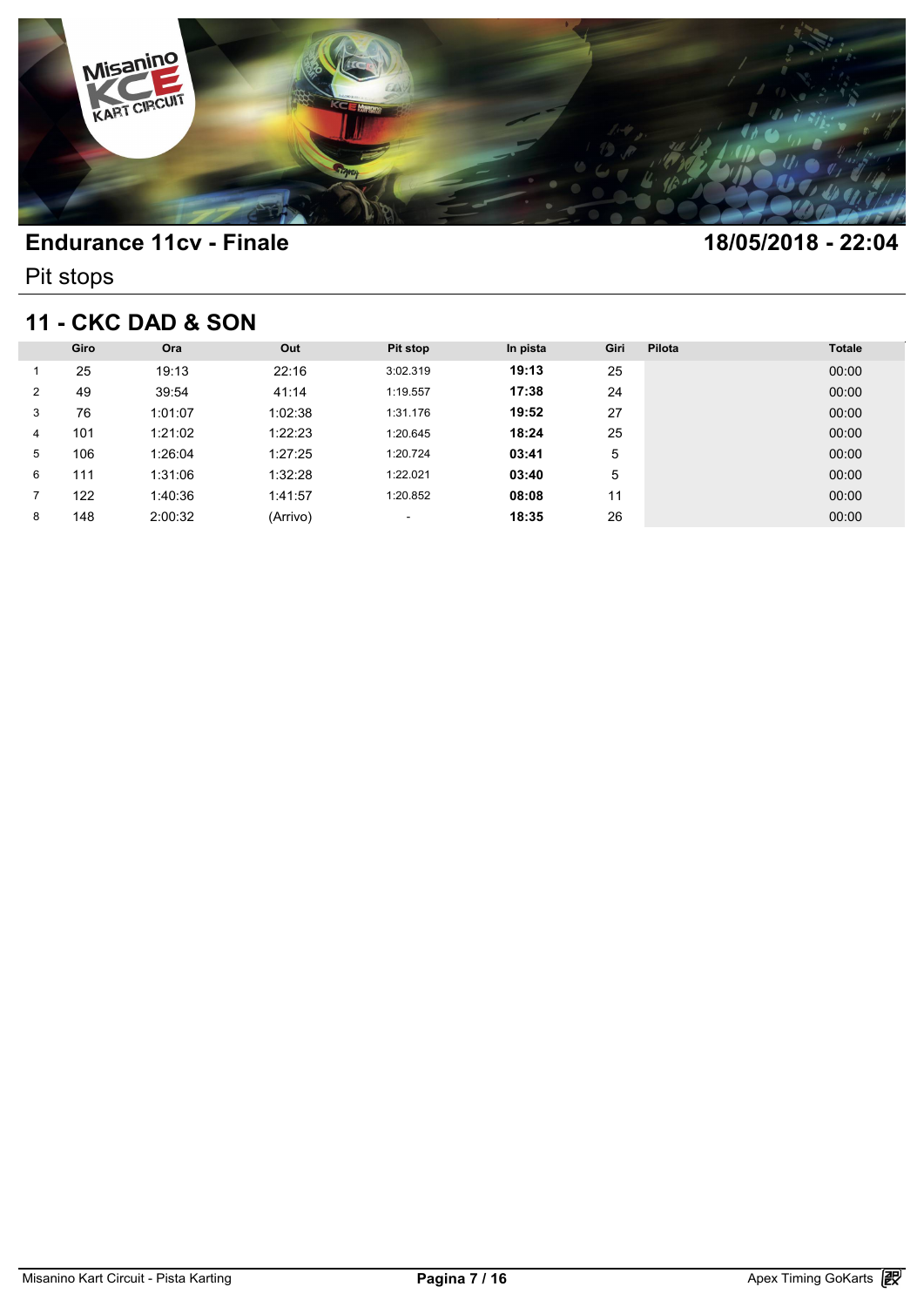

Pit stops

#### **7 - TEAM SOCCORSO AZZURRO**

| 7 - TEAM SOCCORSO AZZURRO |      |         |          |                          |          |      |        |               |  |  |
|---------------------------|------|---------|----------|--------------------------|----------|------|--------|---------------|--|--|
|                           | Giro | Ora     | Out      | Pit stop                 | In pista | Giri | Pilota | <b>Totale</b> |  |  |
|                           | 22   | 17:08   | 18:29    | 1:20.687                 | 17:08    | 22   |        | 00:00         |  |  |
| 2                         | 47   | 36:54   | 38:16    | 1:22.287                 | 18:25    | 25   |        | 00:00         |  |  |
| 3                         | 73   | 57:33   | 58:54    | 1:21.164                 | 19:16    | 26   |        | 00:00         |  |  |
| 4                         | 98   | 1:17:20 | 1:18:42  | 1:21.793                 | 18:25    | 25   |        | 00:00         |  |  |
| 5                         | 117  | 1:32:50 | 1:34:13  | 1:23.481                 | 14:07    | 19   |        | 00:00         |  |  |
| 6                         | 118  | 1:34:55 | 1:36:17  | 1:22.274                 | 00:41    |      |        | 00:00         |  |  |
|                           | 124  | 1:40:44 | 1:42:06  | 1:21.121                 | 04:27    | 6    |        | 00:00         |  |  |
| 8                         | 150  | 2:00:33 | (Arrivo) | $\overline{\phantom{a}}$ | 18:27    | 26   |        | 00:00         |  |  |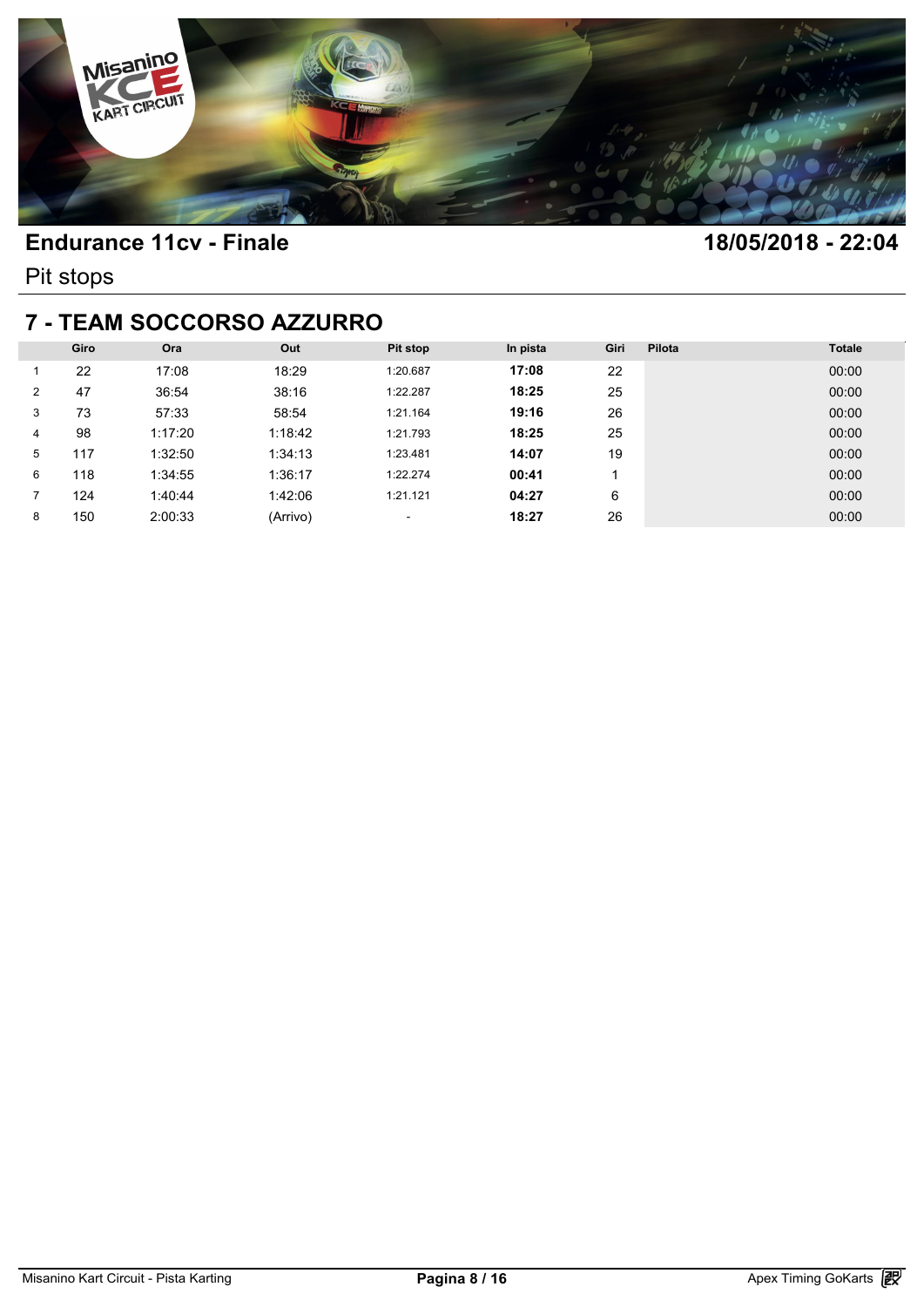

Pit stops

## **3 - CAVEJA KARTING**

| <b>3 - CAVEJA KARTING</b> |      |         |          |          |          |      |        |               |  |  |
|---------------------------|------|---------|----------|----------|----------|------|--------|---------------|--|--|
|                           | Giro | Ora     | Out      | Pit stop | In pista | Giri | Pilota | <b>Totale</b> |  |  |
|                           | 24   | 18:28   | 19:48    | 1:20.529 | 18:28    | 24   |        | 00:00         |  |  |
| 2                         | 43   | 33:45   | 35:05    | 1:20.579 | 13:56    | 19   |        | 00:00         |  |  |
| 3                         | 52   | 41:45   | 43:06    | 1:20.693 | 06:39    | 9    |        | 00:00         |  |  |
| 4                         | 62   | 50:28   | 51:48    | 1:20.502 | 07:22    | 10   |        | 00:00         |  |  |
| 5                         | 88   | 1:11:09 | 1:12:30  | 1:20.725 | 19:20    | 26   |        | 00:00         |  |  |
| 6                         | 115  | 1:32:37 | 1:33:57  | 1:20.525 | 20:06    | 27   |        | 00:00         |  |  |
|                           | 142  | 1:53:55 | 1:55:16  | 1:21.176 | 19:57    | 27   |        | 00:00         |  |  |
| 8                         | 150  | 2:00:34 | (Arrivo) | ٠        | 05:18    | 8    |        | 00:00         |  |  |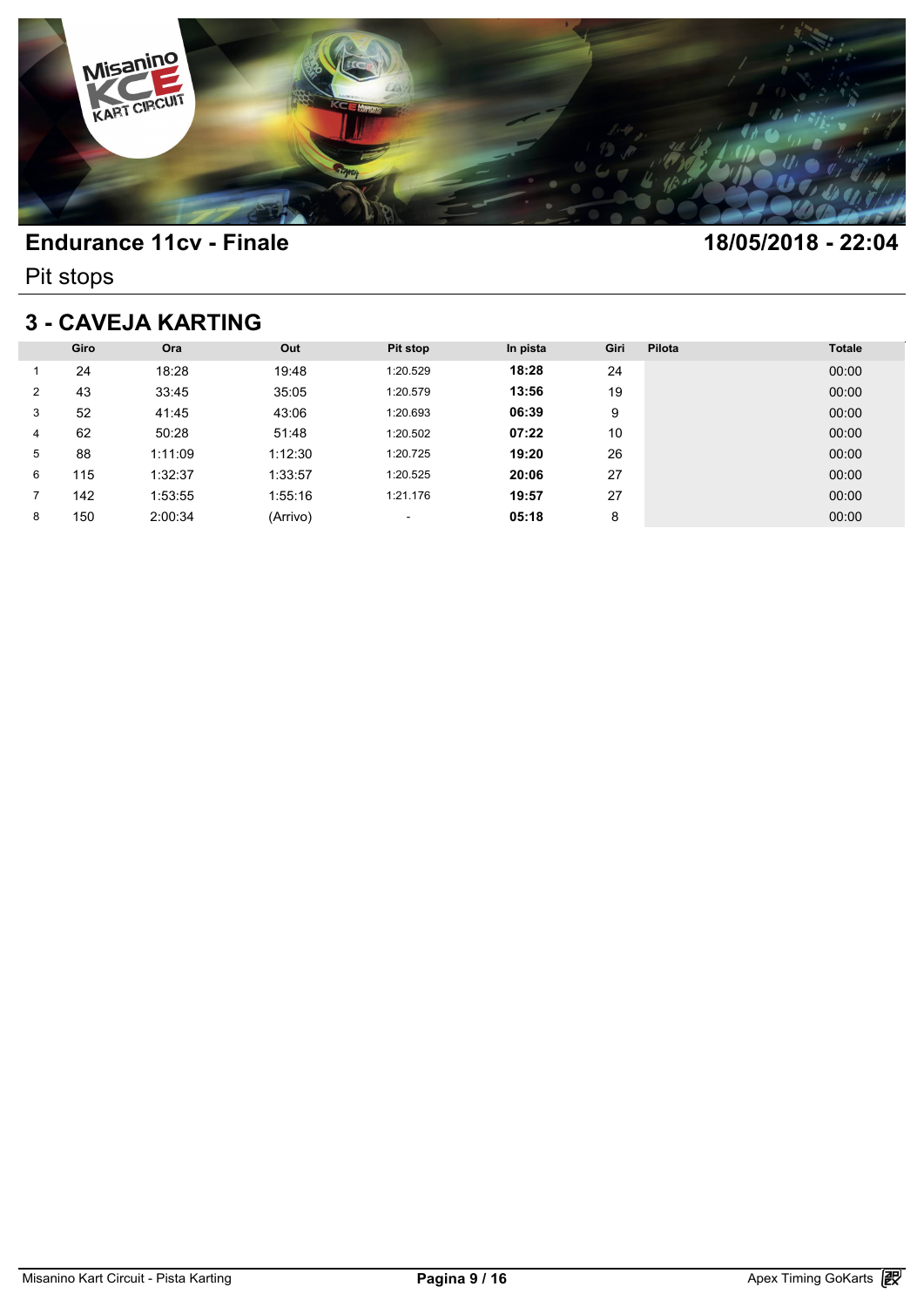

Pit stops

#### **4 - PAGANEDO RACING**

|   | Giro | Ora     | Out      | Pit stop | In pista | Giri | Pilota | <b>Totale</b> |
|---|------|---------|----------|----------|----------|------|--------|---------------|
|   | 23   | 17:44   | 19:05    | 1:21.658 | 17:44    | 23   |        | 00:00         |
| 2 | 43   | 33:57   | 35:18    | 1:21.164 | 14:51    | 20   |        | 00:00         |
| 3 | 62   | 49:21   | 50:43    | 1:21.716 | 14:02    | 19   |        | 00:00         |
| 4 | 81   | 1:04:57 | 1:06:18  | 1:21.284 | 14:14    | 19   |        | 00:00         |
| 5 | 100  | 1:20:22 | 1:21:43  | 1:21.181 | 14:04    | 19   |        | 00:00         |
| 6 | 121  | 1:37:17 | 1:38:38  | 1:21.288 | 15:33    | 21   |        | 00:00         |
|   | 138  | 1:51:14 | 1:52:35  | 1:21.305 | 12:36    | 17   |        | 00:00         |
| 8 | 149  | 2:00:08 | (Arrivo) | ٠        | 07:32    | 11   |        | 00:00         |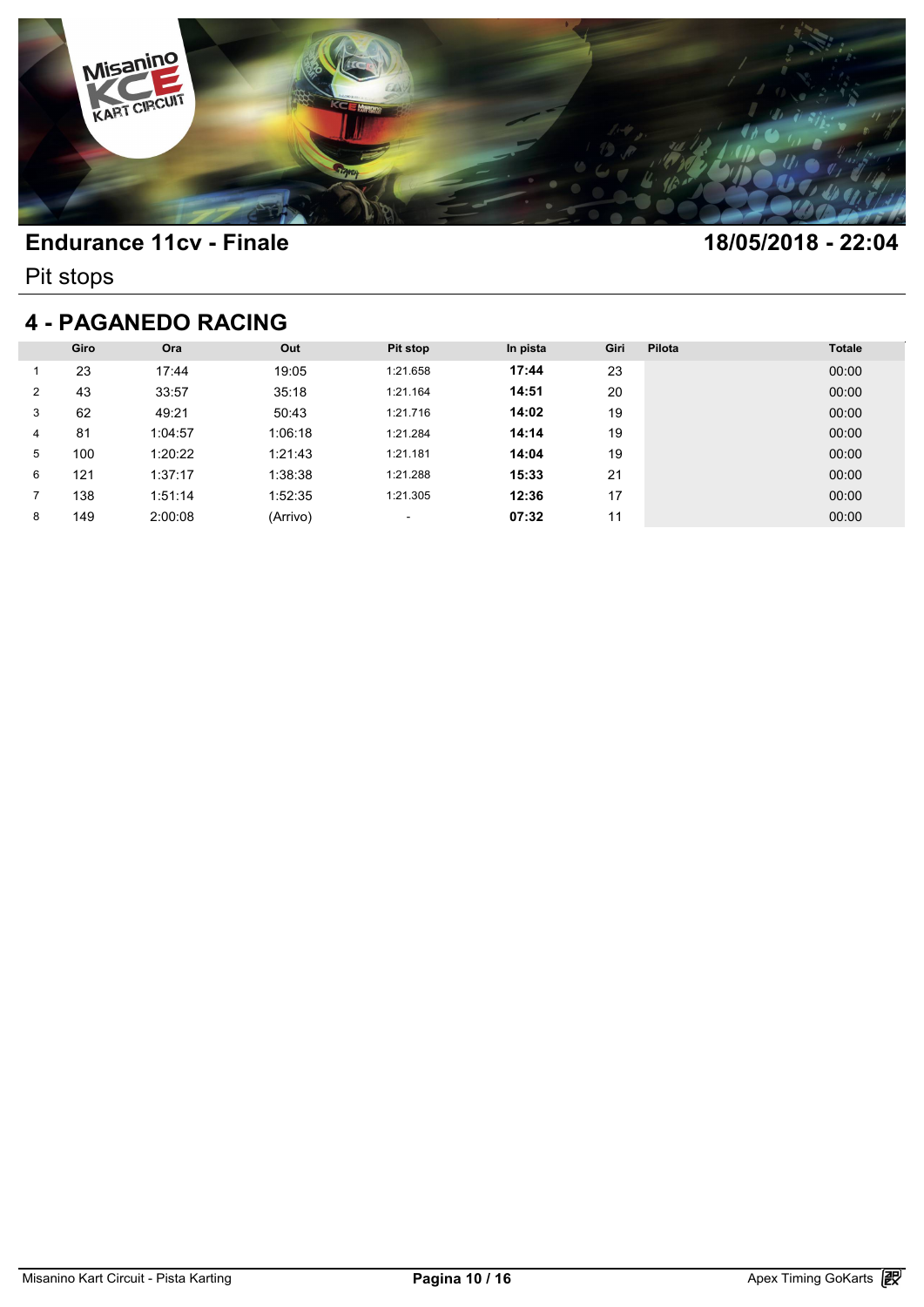

Pit stops

### **9 - TEAM MASSIMO**

| <b>9 - TEAM MASSIMO</b> |      |         |          |                          |          |      |        |               |  |
|-------------------------|------|---------|----------|--------------------------|----------|------|--------|---------------|--|
|                         | Giro | Ora     | Out      | <b>Pit stop</b>          | In pista | Giri | Pilota | <b>Totale</b> |  |
|                         | 18   | 14:16   | 15:42    | 1:25.811                 | 14:16    | 18   |        | 00:00         |  |
| 2                       | 38   | 30:33   | 31:53    | 1:20.594                 | 14:51    | 20   |        | 00:00         |  |
| 3                       | 62   | 49:49   | 51:11    | 1:21.489                 | 17:55    | 24   |        | 00:00         |  |
| 4                       | 84   | 1:07:26 | 1:08:47  | 1:21.814                 | 16:14    | 22   |        | 00:00         |  |
| 5                       | 108  | 1:26:45 | 1:28:06  | 1:21.174                 | 17:57    | 24   |        | 00:00         |  |
| 6                       | 127  | 1:41:59 | 1:43:21  | 1:21.731                 | 13:52    | 19   |        | 00:00         |  |
| 7                       | 140  | 1:53:01 | 1:54:23  | 1:21.455                 | 09:40    | 13   |        | 00:00         |  |
| 8                       | 149  | 2:00:22 | (Arrivo) | $\overline{\phantom{a}}$ | 05:58    | 9    |        | 00:00         |  |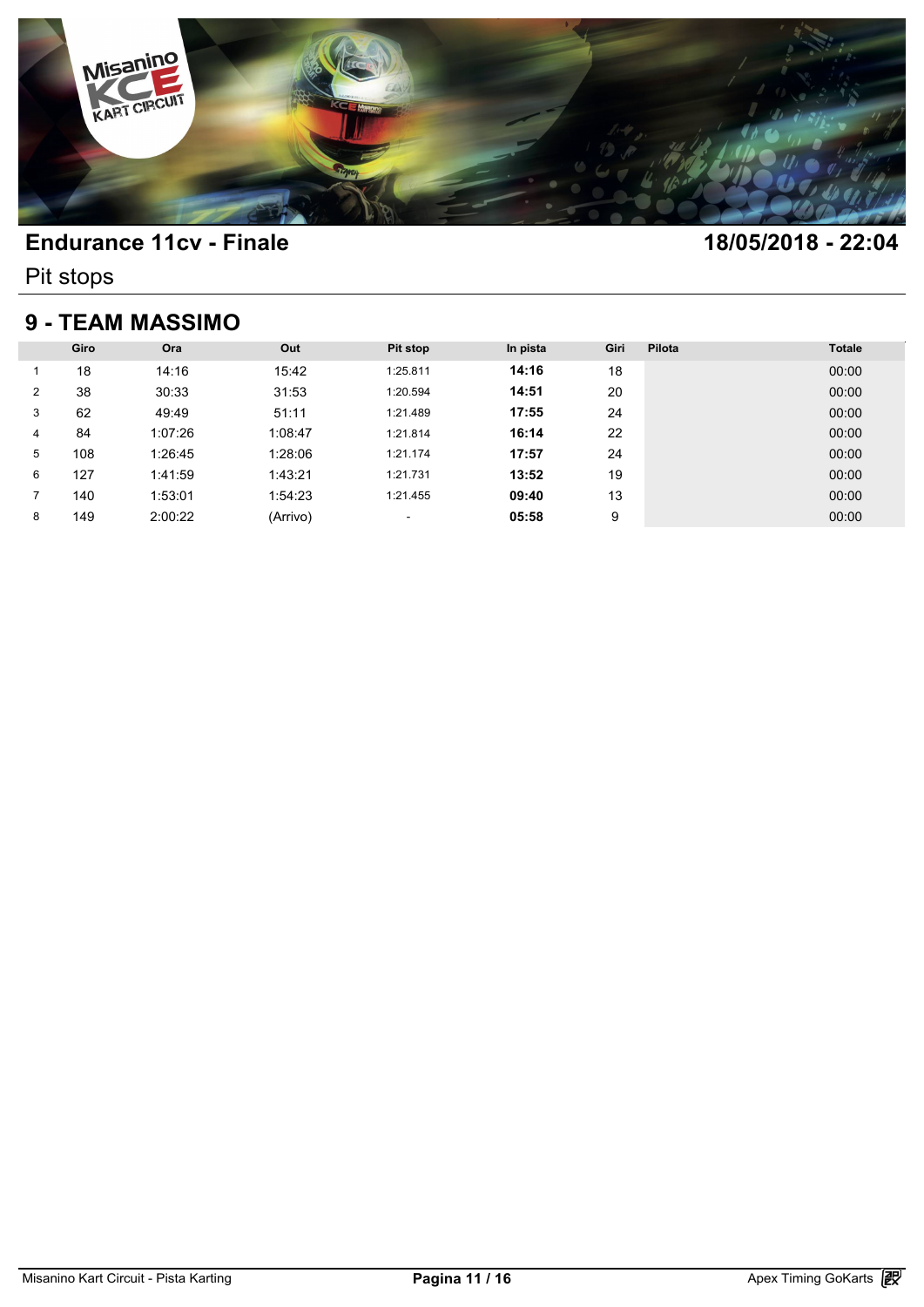

Pit stops

# **5 - ARTES**

| 5 - ARTES      |      |         |          |          |          |      |        |               |  |
|----------------|------|---------|----------|----------|----------|------|--------|---------------|--|
|                | Giro | Ora     | Out      | Pit stop | In pista | Giri | Pilota | <b>Totale</b> |  |
|                | 21   | 16:34   | 18:05    | 1:31.107 | 16:34    | 21   |        | 00:00         |  |
| $\overline{2}$ | 47   | 37:22   | 38:43    | 1:21.583 | 19:16    | 26   |        | 00:00         |  |
| 3              | 68   | 55:02   | 56:23    | 1:20.559 | 16:19    | 21   |        | 00:00         |  |
| 4              | 86   | 1:09:56 | 1:11:16  | 1:19.964 | 13:33    | 18   |        | 00:00         |  |
| 5              | 95   | 1:18:01 | 1:19:22  | 1:21.169 | 06:44    | 9    |        | 00:00         |  |
| 6              | 114  | 1:33:29 | 1:34:50  | 1:20.597 | 14:07    | 19   |        | 00:00         |  |
|                | 132  | 1:48:19 | 1:49:49  | 1:30.142 | 13:28    | 18   |        | 00:00         |  |
| 8              | 147  | 2:00:25 | (Arrivo) | ٠        | 10:35    | 15   |        | 00:00         |  |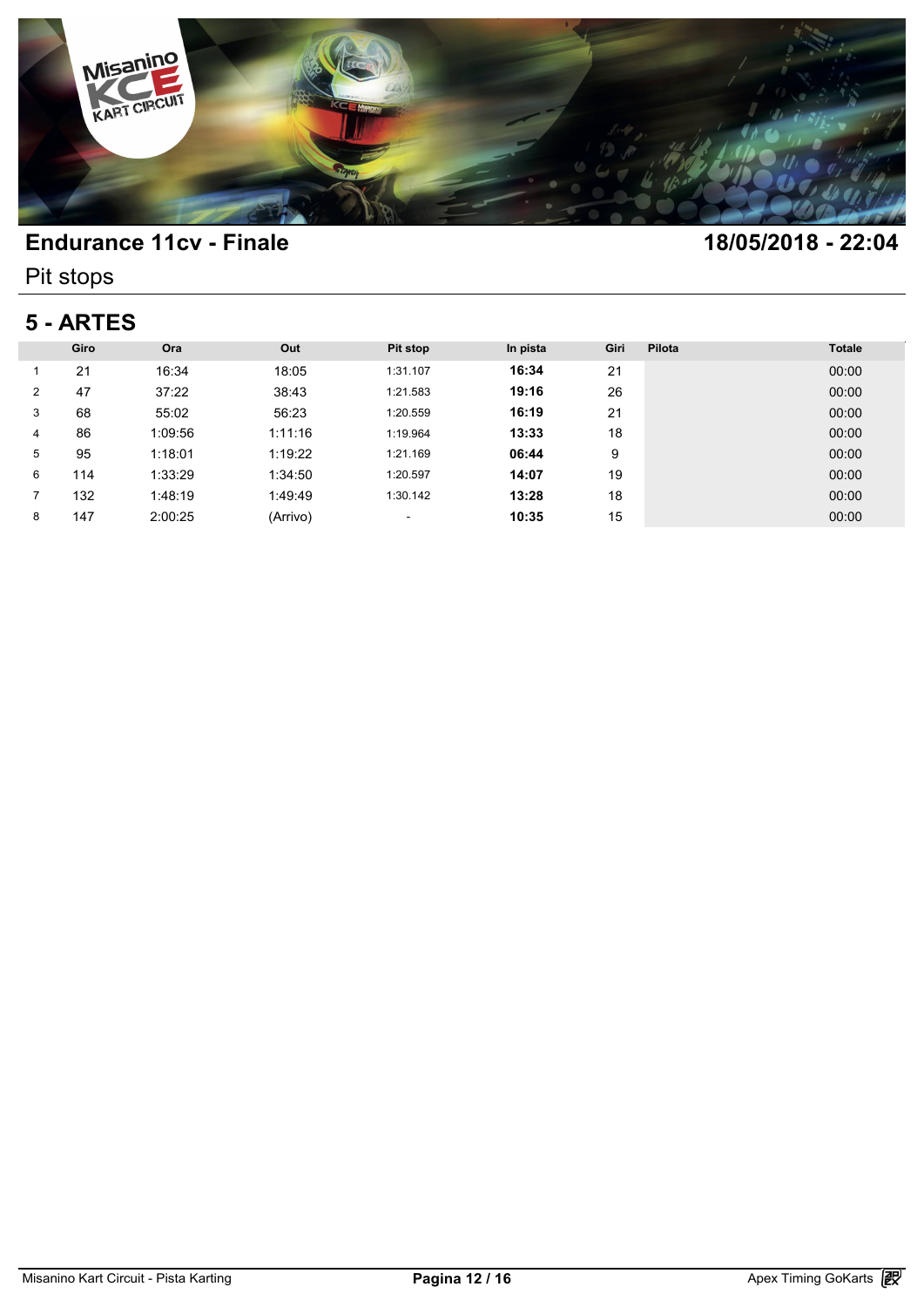

Pit stops

### **6 - TEAM ZOHAN**

| <b>6 - TEAM ZOHAN</b> |      |         |          |          |          |      |        |               |
|-----------------------|------|---------|----------|----------|----------|------|--------|---------------|
|                       | Giro | Ora     | Out      | Pit stop | In pista | Giri | Pilota | <b>Totale</b> |
|                       | 13   | 10:29   | 11:51    | 1:21.890 | 10:29    | 13   |        | 00:00         |
| $\overline{2}$        | 37   | 29:34   | 30:56    | 1:21.871 | 17:43    | 24   |        | 00:00         |
| 3                     | 53   | 43:11   | 44:33    | 1:21.724 | 12:14    | 16   |        | 00:00         |
| 4                     | 71   | 58:44   | 1:00:05  | 1:21.358 | 14:10    | 18   |        | 00:00         |
| 5                     | 87   | 1:12:01 | 1:13:23  | 1:22.405 | 11:56    | 16   |        | 00:00         |
| 6                     | 110  | 1:30:57 | 1:32:19  | 1:21.754 | 17:33    | 23   |        | 00:00         |
|                       | 134  | 1:50:12 | 1:51:34  | 1:22.149 | 17:53    | 24   |        | 00:00         |
| 8                     | 146  | 2:00:48 | (Arrivo) | ٠        | 09:14    | 12   |        | 00:00         |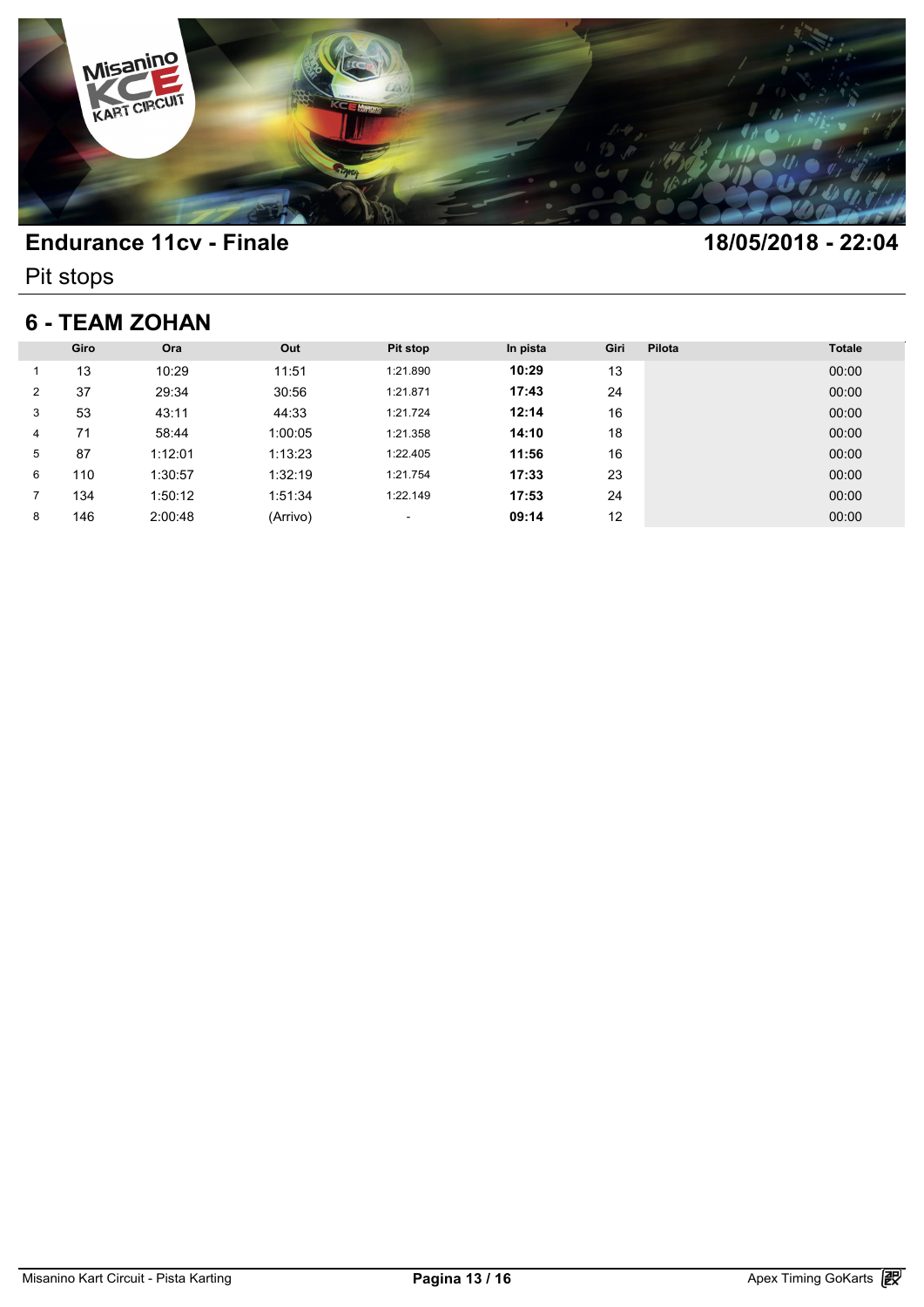

Pit stops

### **14 - F1 NATION**

| 14 - F1 NATION |      |         |          |          |          |      |        |               |
|----------------|------|---------|----------|----------|----------|------|--------|---------------|
|                | Giro | Ora     | Out      | Pit stop | In pista | Giri | Pilota | <b>Totale</b> |
|                | 18   | 14:04   | 15:24    | 1:20.114 | 14:04    | 18   |        | 00:00         |
| $\overline{2}$ | 37   | 29:48   | 31:12    | 1:23.367 | 14:24    | 19   |        | 00:00         |
| 3              | 55   | 47:02   | 48:25    | 1:22.737 | 15:50    | 18   |        | 00:00         |
| 4              | 74   | 1:02:33 | 1:03:56  | 1:22.908 | 14:08    | 19   |        | 00:00         |
| 5              | 99   | 1:22:32 | 1:23:55  | 1:22.694 | 18:36    | 25   |        | 00:00         |
| 6              | 110  | 1:32:16 | 1:33:39  | 1:22.666 | 08:20    | 11   |        | 00:00         |
|                | 121  | 1:42:08 | 1:43:30  | 1:22.066 | 08:28    | 11   |        | 00:00         |
| 8              | 144  | 2:00:59 | (Arrivo) | ٠        | 17:28    | 23   |        | 00:00         |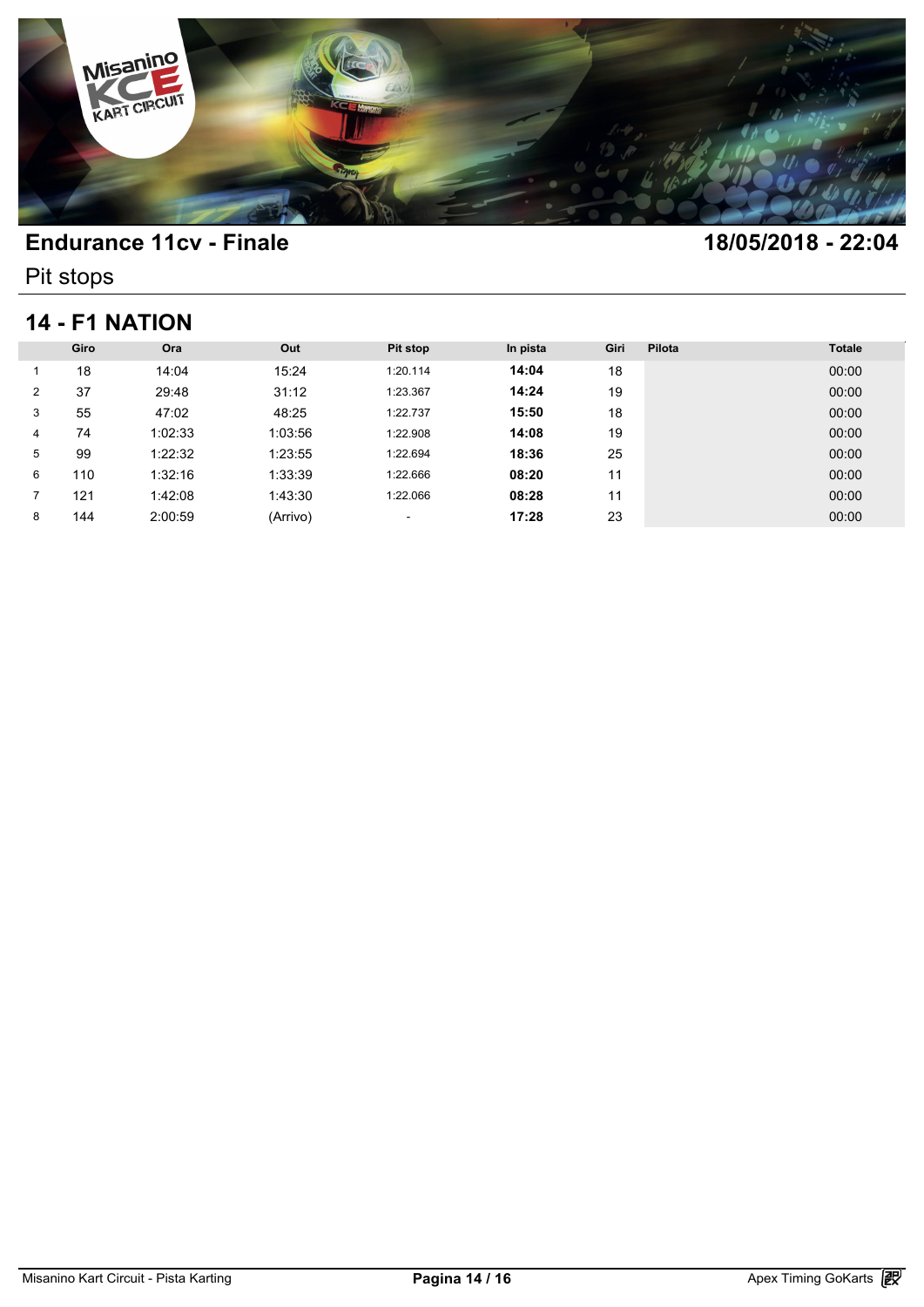

Pit stops

# **15 - CICCIO RT**

| <b>15 - CICCIO RT</b> |      |         |          |          |          |      |        |               |
|-----------------------|------|---------|----------|----------|----------|------|--------|---------------|
|                       | Giro | Ora     | Out      | Pit stop | In pista | Giri | Pilota | <b>Totale</b> |
|                       | 11   | 09:13   | 10:37    | 1:23.606 | 09:13    | 11   |        | 00:00         |
| $\overline{2}$        | 24   | 23:01   | 24:24    | 1:22.348 | 12:24    | 13   |        | 00:00         |
| 3                     | 46   | 41:16   | 42:38    | 1:22.583 | 16:52    | 22   |        | 00:00         |
| 4                     | 67   | 59:06   | 1:00:29  | 1:23.337 | 16:27    | 21   |        | 00:00         |
| 5                     | 87   | 1:16:05 | 1:17:27  | 1:21.504 | 15:35    | 20   |        | 00:00         |
| 6                     | 106  | 1:32:52 | 1:34:14  | 1:22.237 | 15:25    | 19   |        | 00:00         |
|                       | 132  | 1:53:58 | 1:55:21  | 1:23.167 | 19:43    | 26   |        | 00:00         |
| 8                     | 139  | 2:00:09 | (Arrivo) | ٠        | 04:47    |      |        | 00:00         |